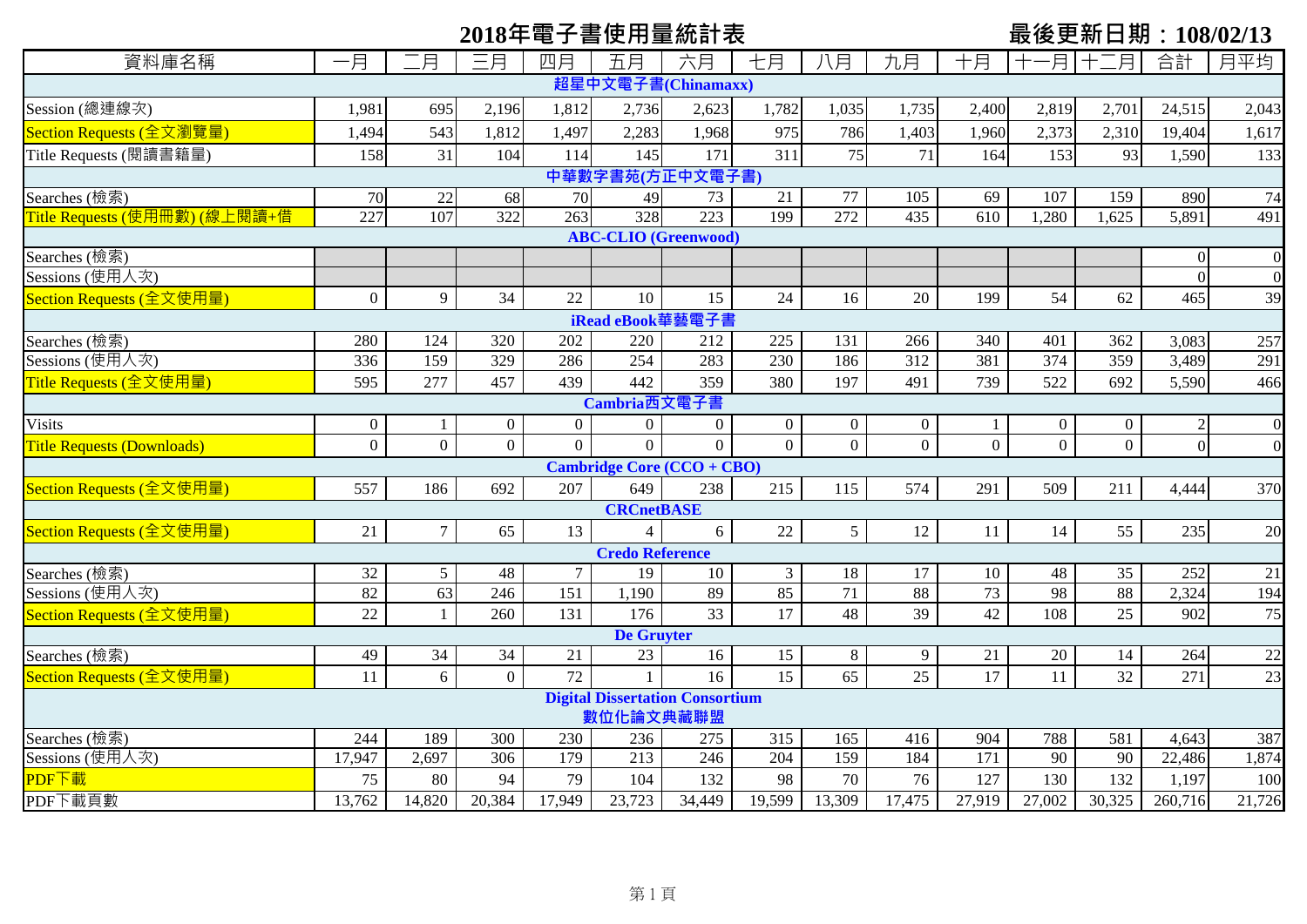# 2018年電子書使用量統計表<br> **■ 最後更新日期: 108/02/13**

| 資料庫名稱                                                             | 一月               | 二月               | 三月               | 四月              | 五月                           | 六月                                    | 七月              | 八月               | 九月                               | 十月               | $\pm$            | -月 十二月           | 合計             | 月平均              |
|-------------------------------------------------------------------|------------------|------------------|------------------|-----------------|------------------------------|---------------------------------------|-----------------|------------------|----------------------------------|------------------|------------------|------------------|----------------|------------------|
|                                                                   |                  |                  |                  |                 |                              | <b>Early American Imprints (EAI)</b>  |                 |                  |                                  |                  |                  |                  |                |                  |
| 國科會圖書計畫電子書                                                        |                  |                  |                  |                 |                              |                                       |                 |                  |                                  |                  |                  |                  |                |                  |
| Searches (檢索)                                                     | 32               | $28\,$           | 38               | $\overline{34}$ | 31                           | 30                                    | 27              | 31               | $\overline{30}$                  | 41               | 30               | 31               | 383            | 32               |
| Section Requests (全文使用量)                                          | 30               | $\overline{0}$   | 21               | 5 <sup>5</sup>  | $\overline{0}$               | 12                                    | $\overline{3}$  | $\overline{4}$   | $\overline{7}$                   | 10               | $\overline{4}$   | $\overline{4}$   | 100            | 8                |
| <b>Early English Books Online (EEBO)</b>                          |                  |                  |                  |                 |                              |                                       |                 |                  |                                  |                  |                  |                  |                |                  |
| 國科會圖書計畫電子書<br>Searches (檢索)                                       |                  |                  |                  |                 |                              |                                       |                 |                  |                                  |                  |                  |                  |                |                  |
|                                                                   | $\overline{0}$   | $\mathbf{0}$     | $\overline{0}$   | $\overline{0}$  | $\overline{0}$               | $\overline{0}$                        | $\overline{0}$  | $\overline{0}$   | $\boldsymbol{0}$                 | $\mathbf{0}$     | $\boldsymbol{0}$ | $\boldsymbol{0}$ | $\Omega$       | $\Omega$         |
| Sessions (使用人次)                                                   | $\mathbf{1}$     | $\overline{0}$   | $\overline{0}$   | $\mathbf{0}$    |                              | $\overline{0}$                        | $\overline{0}$  | $\mathbf{1}$     | $\overline{2}$<br>$\overline{0}$ | $\overline{2}$   | $\boldsymbol{0}$ | $\boldsymbol{0}$ | $\overline{7}$ |                  |
| Title Requests (使用冊數)                                             | $\overline{0}$   | $\boldsymbol{0}$ | $\Omega$         | $\Omega$        | $\Omega$                     | $\overline{0}$                        | $\overline{0}$  | $\overline{0}$   |                                  | $\overline{0}$   | $\overline{0}$   | $\overline{0}$   | $\Omega$       |                  |
| ProQuest ebook Central西文電子書<br>(原ebrary與EBL, 107/5月起包含MyiLibrary) |                  |                  |                  |                 |                              |                                       |                 |                  |                                  |                  |                  |                  |                |                  |
| Searches (檢索)                                                     | 171              | 121              | 272              | 212             |                              | 554                                   |                 | 162              | 546                              | 325              | 150              | 150              |                |                  |
| Section Requests (全文使用量)                                          | 2,280            | 1,250            | 1,503            | 4,428           | 142<br>11,726                | 6,185                                 | 257<br>1,533    | 1,014            | 5,647                            | 5,159            |                  |                  | 3,062          | 255              |
|                                                                   | 25               | 29               | 39               | 36              | 32                           | 157                                   | 39              | 38               | 117                              | 48               | 3,807<br>39      | 2,869<br>66      | 47,401<br>665  | 3,950            |
| Title Requests (使用冊數)                                             |                  |                  |                  |                 | <b>Emerald</b>               |                                       |                 |                  |                                  |                  |                  |                  |                | 55               |
| Section Requests (全文使用量)                                          | 48               | 54               | 74               | 35              | 63                           | 53                                    | 113             | 45               | 77                               | 63               | 87               | 79               | 791            | 66               |
|                                                                   |                  |                  |                  |                 |                              | <b>Gale Virtual Reference Library</b> |                 |                  |                                  |                  |                  |                  |                |                  |
| Searches (檢索)                                                     | 45               | $\overline{37}$  | 43               | 46              | $\overline{34}$              | 43                                    | $\overline{30}$ | 43               | 42                               | 63               | 51               | 49               | 526            | 44               |
| Sessions (使用人次)                                                   | 46               | 38               | 44               | $\overline{45}$ | 43                           | 43                                    | 33              | 53               | 58                               | 48               | 66               | 76               | 593            | 49               |
| Section Requests (全文使用量)                                          | 79               | $5\overline{)}$  | 96               | $\overline{9}$  | 50                           | 31                                    | 38              | 198              | 129                              | 130              | 163              | 362              | 1,290          | 108              |
|                                                                   |                  |                  |                  |                 | <b>HyRead ebook</b>          |                                       |                 |                  |                                  |                  |                  |                  |                |                  |
| Searches (檢索)                                                     | 386              | 209              | 885              | 665             | 886                          | 690                                   | 701             | 614              | 857                              | 1,553            | 1,331            | 2,118            | 10,895         | 908              |
| Section Requests (全文使用量)                                          | 1,650            | 928              | 1,403            | 2,429           | 2,062                        | 1,064                                 | 859             | 1,653            | 6,116                            | 6,914            | 9,295            | 5,860            | 40,233         | 3,353            |
| Title Requests (使用冊數)                                             | 51               | 27               | $\overline{57}$  | 76              | 63                           | 40                                    | $\overline{58}$ | $\overline{72}$  | 133                              | 275              | 252              | 138              | 1,242          | 104              |
|                                                                   |                  |                  |                  |                 | <b>IGI Global</b> (含InfoSci) |                                       |                 |                  |                                  |                  |                  |                  |                |                  |
| Searches (檢索)                                                     | $\overline{2}$   | 6                | 6                | $\overline{0}$  | $\overline{4}$               | $\overline{2}$                        | $5\overline{)}$ | $\overline{0}$   | 8                                | 11               | $\overline{0}$   | $\mathbf{0}$     | 44             | $\overline{A}$   |
| Section Requests (全文使用量)                                          | 25               | 153              | 48               | 44              | 21                           | 133                                   | $\overline{32}$ | 14               | 29                               | 909              | 1,184            | 117              | 2,709          | 226              |
|                                                                   |                  |                  |                  |                 | IGLibrary平臺                  |                                       |                 |                  |                                  |                  |                  |                  |                |                  |
|                                                                   |                  |                  |                  |                 |                              | (BEP/CUP/SIAM/Springer)               |                 |                  |                                  |                  |                  |                  |                |                  |
| Searches (檢索)                                                     | $5\overline{)}$  | 17               | $\overline{7}$   | 50              | 18                           | 25                                    | $\overline{c}$  | $\mathfrak{Z}$   | 16                               | 47               | 32               | 6                | 228            | 19               |
| Section Requests (全文使用量)                                          | 8                | $\overline{7}$   | 6                | $\overline{4}$  | 36                           | 13                                    | $\overline{3}$  | $\mathfrak{Z}$   | 20                               | $\boldsymbol{0}$ | 3                | 11               | 114            | 10               |
| Title Requests (使用冊數)                                             | $\overline{4}$   | $5\overline{)}$  | 20               | $\overline{23}$ | $\overline{53}$              | $\overline{38}$                       | 5               | $7\overline{ }$  | $\overline{19}$                  | 166              | 191              | 145              | 676            | 56               |
|                                                                   |                  |                  |                  |                 | <b>IOS</b>                   |                                       |                 |                  |                                  |                  |                  |                  |                |                  |
| Sessions (使用人次)                                                   | 461              | 564              | 572              | 583             | 611                          | 549                                   | 589             | 629              | 532                              | 647              | 612              | 724              | 7,073          | 589              |
| Section Requests (全文使用量)                                          | $\boldsymbol{0}$ | $\mathbf{0}$     | $\boldsymbol{0}$ | $\mathbf{0}$    | $\mathbf{2}$                 | $\mathbf{0}$                          | $\overline{0}$  | $\boldsymbol{0}$ | $\boldsymbol{0}$                 | $\mathbf{0}$     | $\overline{0}$   | $\boldsymbol{0}$ |                | $\boldsymbol{0}$ |
| Title Requests (使用冊數)                                             | 450              | 490              | 490              | 486             | 508                          | 451                                   | 477             | 580              | 476                              | 589              | 536              | 580              | 6,113          | 509              |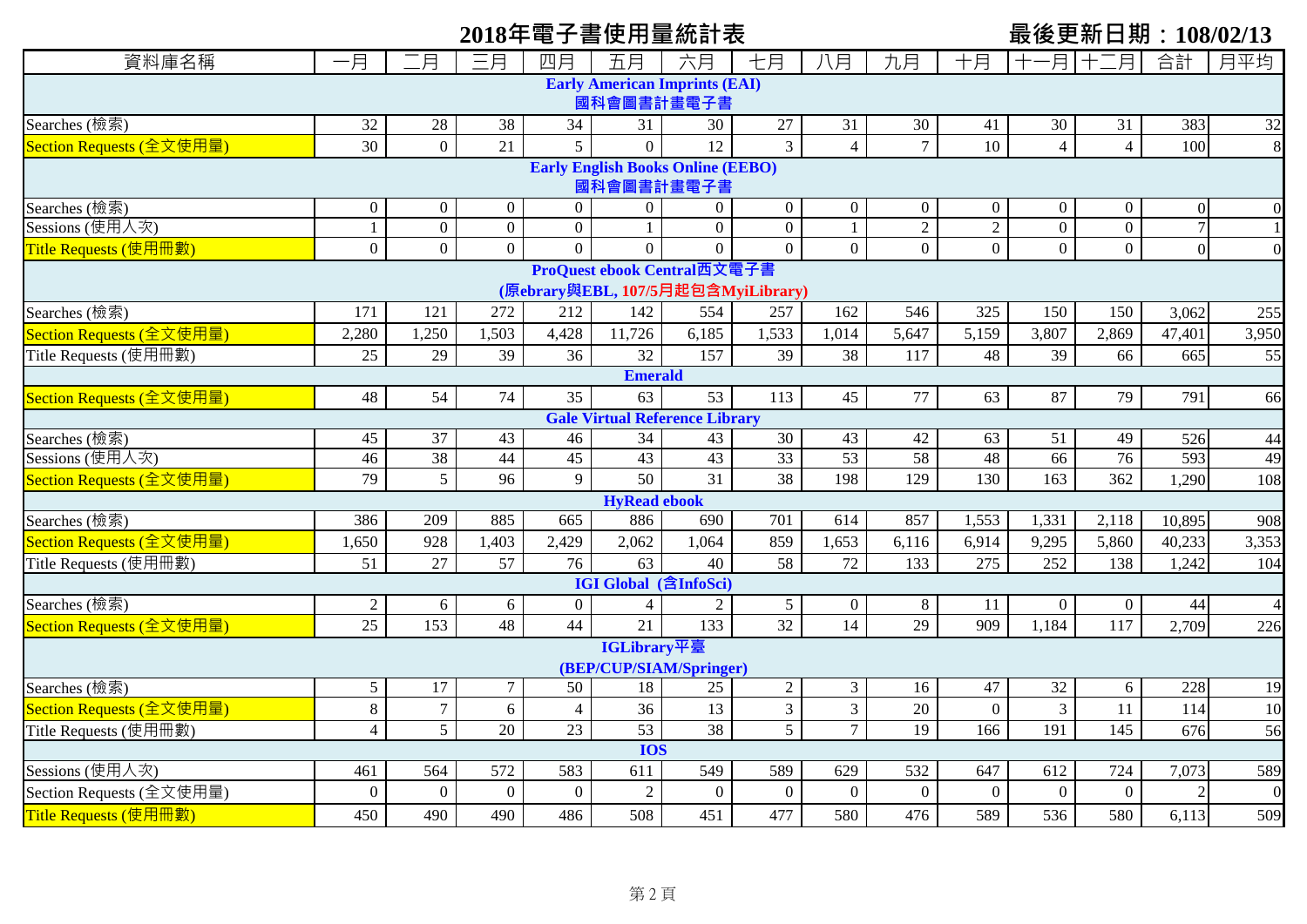# 2018年電子書使用量統計表<br> **■ 最後更新日期: 108/02/13**

| 資料庫名稱                        | 一月              | 月                | 三月             | 四月                | 五月                     | 六月                               | 七月              | 八月             | 九月               | 十月             | 可                | 月                | 合計       | 月平均             |
|------------------------------|-----------------|------------------|----------------|-------------------|------------------------|----------------------------------|-----------------|----------------|------------------|----------------|------------------|------------------|----------|-----------------|
|                              |                 |                  |                |                   | L&B數位圖書館               |                                  |                 |                |                  |                |                  |                  |          |                 |
| Searches (檢索)                | 79              | 31               | 76             | 80                | 78                     | 69                               | 69              | 49             | 94               | 122            | 99               | 78               | 924      | 77              |
| Title Requests (使用冊數)        | 52              | 16               | 52             | 39                | 54                     | 39                               | $\overline{34}$ | 27             | 42               | 72             | 68               | $\overline{35}$  | 530      | 44              |
| McGraw Hill 聯盟電子書 (中西文)      |                 |                  |                |                   |                        |                                  |                 |                |                  |                |                  |                  |          |                 |
| Searches (檢索)                | $27\,$          | 10               | 51             | 30                | 20                     | 12                               | 30              | 37             | 77               | $42\,$         | 35               | 15               | 386      | $\overline{32}$ |
| Title Requests (使用冊數)        | $5\overline{)}$ | $\overline{2}$   | 28             | 15                | 5 <sup>5</sup>         | $\overline{2}$                   | 12              | 6              | 21               | 6              | 5                | $\overline{3}$   | 110      | 9               |
|                              |                 |                  |                | <b>MyiLibrary</b> |                        | 4/18已整併至ProQuest ebook Central平台 |                 |                |                  |                |                  |                  |          |                 |
| Searches (檢索)                | 34              | 31               | 45             | 31                |                        |                                  |                 |                |                  |                |                  |                  | 141      | 12              |
| Sessions (使用人次)              | 111             | 97               | 180            | 176               |                        |                                  |                 |                |                  |                |                  |                  | 564      | 47              |
| Section Requests (全文使用量)     | 751             | 551              | 1,984          | 895               |                        |                                  |                 |                |                  |                |                  |                  | 4,181    | 348             |
| eBook Collection (EBSCOhost) |                 |                  |                |                   |                        |                                  |                 |                |                  |                |                  |                  |          |                 |
| (原NetLibrary電子書)             |                 |                  |                |                   |                        |                                  |                 |                |                  |                |                  |                  |          |                 |
| Searches (檢索)                | 20,483          | 10,736           | 22,190         | 20,537            | 18,509                 | 16,969                           | 15,727          | 13,863         | 19,771           | 27,082         | 27,437           | 25,777           | 239,081  | 19,923          |
| Section Requests (全文使用量      | 69              | 37               | 100            | 74                | 62                     | 48                               | 46              | 44             | 56               | 82             | 164              | 87               | 869      | 72              |
| Title Requests (使用冊數)        | 34              | 23               | 40             | 17                | 22                     | 27                               | 40              | 55             | 30               | 67             | 40               | 37               | 432      | 36              |
|                              |                 |                  |                |                   |                        | Oxford Scholarship Online 聯盟電子書  |                 |                |                  |                |                  |                  |          |                 |
| Searches (檢索)                |                 | $5\overline{)}$  | $\overline{4}$ |                   | 6                      | 9                                | 1               |                | $\mathbf{0}$     | $\overline{0}$ | 18               | 13               | 59       | 5               |
| Section Requests (全文使用量)     | 181             | 71               | 168            | 92                | 158                    | 78                               | 126             | 113            | 289              | 207            | 211              | 170              | 1,864    | 155             |
|                              |                 |                  |                |                   | OVID醫學主題電子書            |                                  |                 |                |                  |                |                  |                  |          |                 |
| Title Requests (使用冊數)        | 7 <sup>1</sup>  | $\overline{2}$   | $\overline{2}$ | 10                | 3 <sup>1</sup>         | $\sqrt{2}$                       | 6               | $\overline{0}$ | 32               | $\overline{4}$ | $\mathbf{1}$     | $\sqrt{2}$       | $71\,$   | 6               |
|                              |                 |                  |                |                   | Pubu電子書(考試用書)          |                                  |                 |                |                  |                |                  |                  |          |                 |
| Title Requests(線上閱覽種數)       | $5\phantom{.0}$ | 10               | 18             | 9                 |                        | 8                                | 42              | 2              | $\overline{4}$   | $\overline{9}$ | $\tau$           | $\boldsymbol{0}$ | 115      | 10              |
| 離線下載次數                       | $\overline{0}$  | $\overline{0}$   | $\overline{0}$ | $\overline{0}$    | $\overline{0}$         | $\mathbf{0}$                     | $\overline{0}$  | $\overline{0}$ | $\boldsymbol{0}$ | $\mathbf{0}$   | $\boldsymbol{0}$ | $\boldsymbol{0}$ | $\Omega$ | $\overline{0}$  |
| Section Requests (書刊閱讀頁數)    | 650             | 952              | 2,077          | 30                | 75                     | 773                              | 553             | $\overline{2}$ | 53               | 430            | 106              | $\overline{0}$   | 5,701    | 475             |
|                              |                 |                  |                |                   | <b>SAGE</b> eReference | <b>"盟電子</b>                      |                 |                |                  |                |                  |                  |          |                 |
| Searches (檢索)                | 6               | 14               | 38             | 34                | 26                     | 23                               | 13              | 12             | 29               | 46             | 21               | 41               | 303      | 25              |
| Section Requests (全文使用量)     | 24              | 65               | 60             | 57                | 62                     | 60                               | 62              | 63             | $\overline{75}$  | 65             | 100              | 82               | 775      | 65              |
|                              |                 |                  |                |                   | ScienceDirect 聯盟電子     |                                  |                 |                |                  |                |                  |                  |          |                 |
| Section Requests (全文使用量)     | 437             | 386              | 1,026          | 602               | 440                    | 710                              | 1,570           | 573            | 1,682            | 2,008          | 1,323            | 1,142            | 11,899   | 992             |
|                              |                 |                  |                |                   | SpringerLink 聯盟電子      |                                  |                 |                |                  |                |                  |                  |          |                 |
| Section Requests (全文使用量)     | 18,712          | 10,957           | 15,188         | 12,729            | 10,069                 | 16,070                           | 13,561          | 14,422         | 16,502           | 17,414         | 14,153           | 21,518           | 181,295  | 15,108          |
|                              |                 |                  |                |                   | <b>TAEBC Karger</b>    |                                  |                 |                |                  |                |                  |                  |          |                 |
| Section Requests (全文使用量)     | $\mathbf{1}$    | $\boldsymbol{0}$ | $\overline{0}$ | 2                 |                        |                                  | $\mathbf{1}$    | 25             | 81               | 41             | 6                | $\mathbf{0}$     | 159      | 13              |
|                              |                 |                  |                |                   | TAO聯盟電子書               |                                  |                 |                |                  |                |                  |                  |          |                 |
| Searches (檢索)                | 17              | 76               | 84             | 95                | 70                     | 72                               | 67              | 70             | 381              | 333            | 321              | 175              | 1,761    | 147             |
| Title Requests (使用冊數)        | $\mathfrak{Z}$  | $\overline{7}$   | 12             | 19                | $\overline{4}$         | $\overline{7}$                   | $\mathbf{1}$    | 6              | 153              | 123            | 129              | 57               | 521      | 43              |